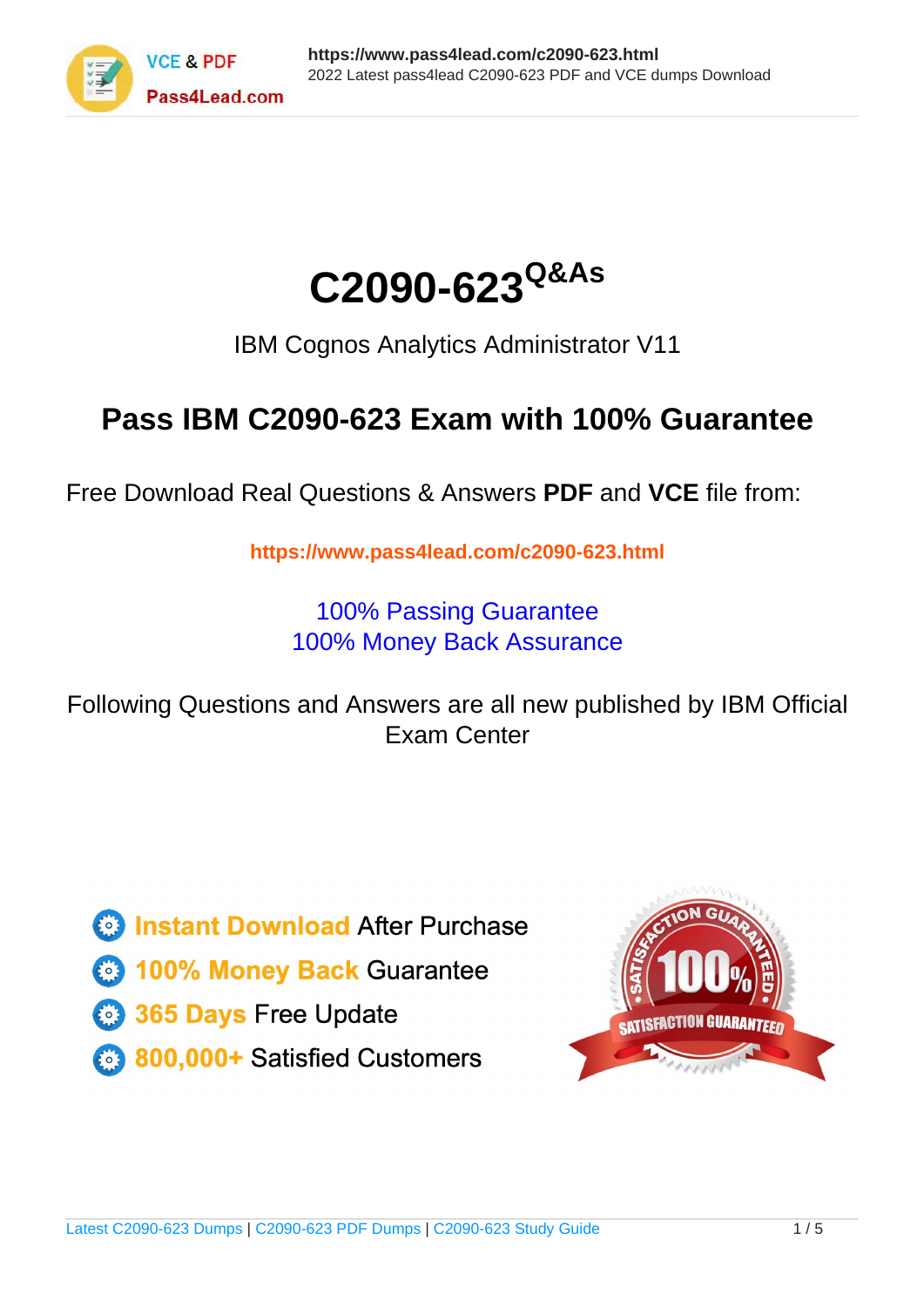

## **QUESTION 1**

An administrator needs to address an environment that is not running optimally and conduct an architecture review.

Which performance attributes should be considered?

- A. capacity, scalability, availability
- B. gateways, application servers, Content Manager
- C. IBM Cognos implementation, capacity, infrastructure
- D. infrastructure, gateways, application servers, scalability

Correct Answer: C

Conduct an architecture review to assess the physical architecture and software installation.

References: ftp://public.dhe.ibm.com/software/pdf/dk/serviceshop/IBM\_Cognos\_BI\_Health\_Check\_Service\_FINAL\_10-21-11.pdf

# **QUESTION 2**

Why would an administrator use IPF (Indication Processing Facility) logging?

- A. As a wrapper tool for gateway related errors.
- B. To process the audit logging data and write it to the audit database.
- C. As a wrapper for log4j to configure what information is written to log files.
- D. For tracing performance and communication between XQE and the BIBus.

Correct Answer: C

Some error messages may contain sensitive information, such as server names. By default, error message details in IBM Cognos software are routed to IPF log files, and the secure error message option is enabled. The information presented to users indicates only the occurrence of an error, without any details.

References: https://www.ibm.com/support/knowledgecenter/en/SSEP7J\_11.0.0/com.ibm.swg.ba.cognos.ug\_cra.doc/c\_c afloggingandmonitoring.html

### **QUESTION 3**

An administrator is checking the current activities and recognizes one activity with several successful tasks with two still running. The administrator cancels this activity. Where will this activity be shown?

- A. In the past activities with status canceled.
- B. In the past activities with status succeeded.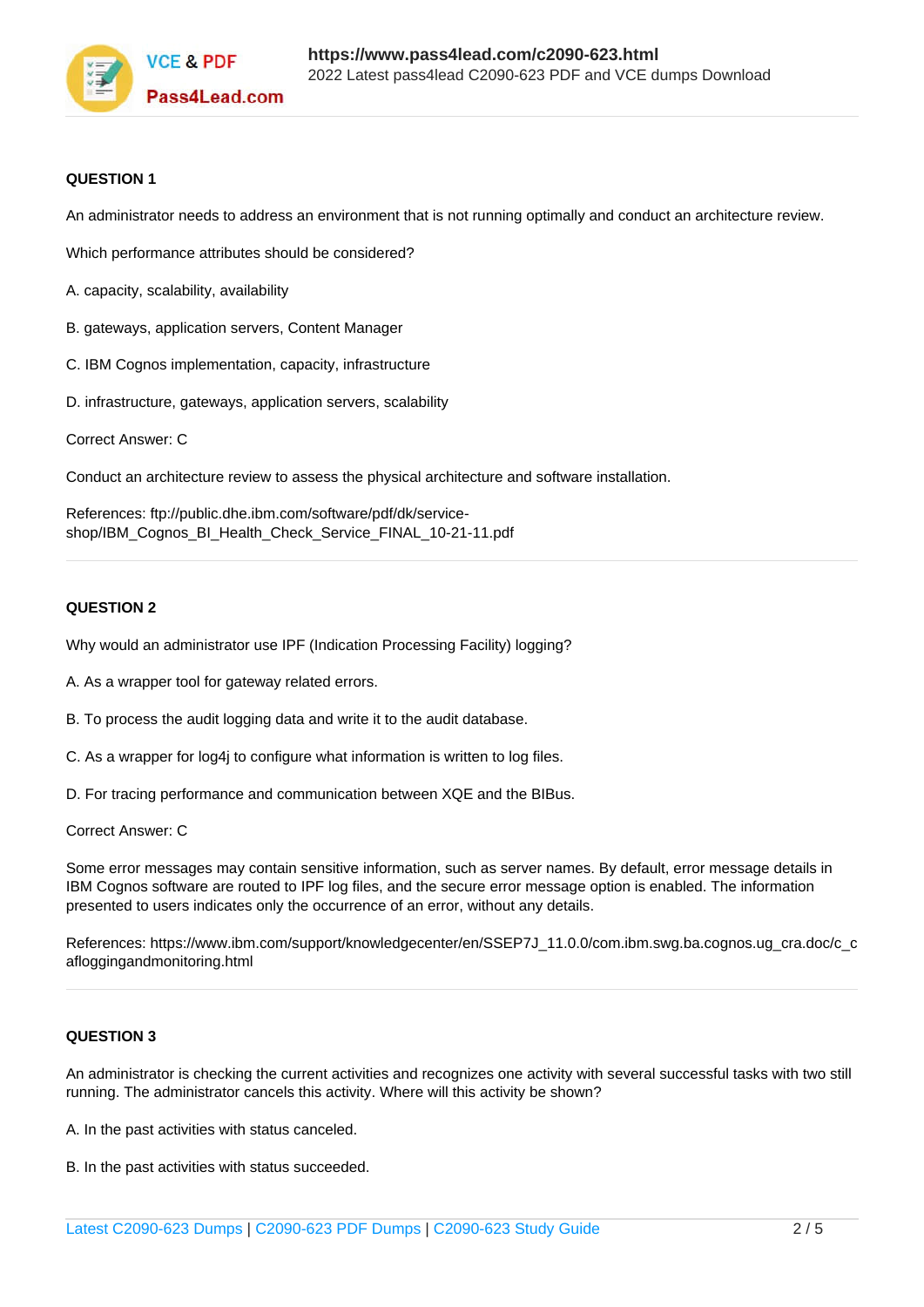

- C. In the current activities with status canceled.
- D. It will be automatically rescheduled under upcoming activities.

Correct Answer: A

Note: Users can access Current Activities, Past Activities, Upcoming Activities and Schedules on the Status tab in IBM Cognos Administration to monitor the server activities and manage schedules.

References: https://www.ibm.com/support/knowledgecenter/en/SSEP7J\_11.0.0/com.ibm.swg.ba.cognos.ug\_cra.doc/c\_r eportnetsecuredfunctionsandfeatures.html

### **QUESTION 4**

To monitor performance, an administrator has set thresholds on a system metric and notices that over time, the metric score has changed from green, to yellow, to red, and then back to yellow. Which system metric is the administrator monitoring?

- A. Dispatcher: JVM: Current heap size
- B. ContentManageService: Request: Number of failed requests
- C. ReportService: Process: Number of processes high watermark
- D. BatchReportService: Request: Percentage of successful requests

Correct Answer: B

Figure: A detailed view showing the status of individual system metrics for a service

| Metrics - LogService                                                                        |                             |
|---------------------------------------------------------------------------------------------|-----------------------------|
| $\overline{V}$ 3 $\overline{V}$ $\otimes$ 0 $\overline{V}$ 3 $\overline{V}$ No metric score |                             |
| Name                                                                                        |                             |
| Request $\circ$                                                                             |                             |
| Current time                                                                                | January 18, 2008 8:51:44 PM |
| Last response time                                                                          | 0.016s                      |
| Number of failed requests.                                                                  | $\Omega$                    |
| Number of processed requests                                                                | 222                         |
| Number of successful requests                                                               | 222                         |
| Percentage of failed requests                                                               | 0%                          |

References: https://www.ibm.com/developerworks/data/library/cognos/infrastructure/cognos\_specific/page589.html

### **QUESTION 5**

Where can a report or dashboard be saved?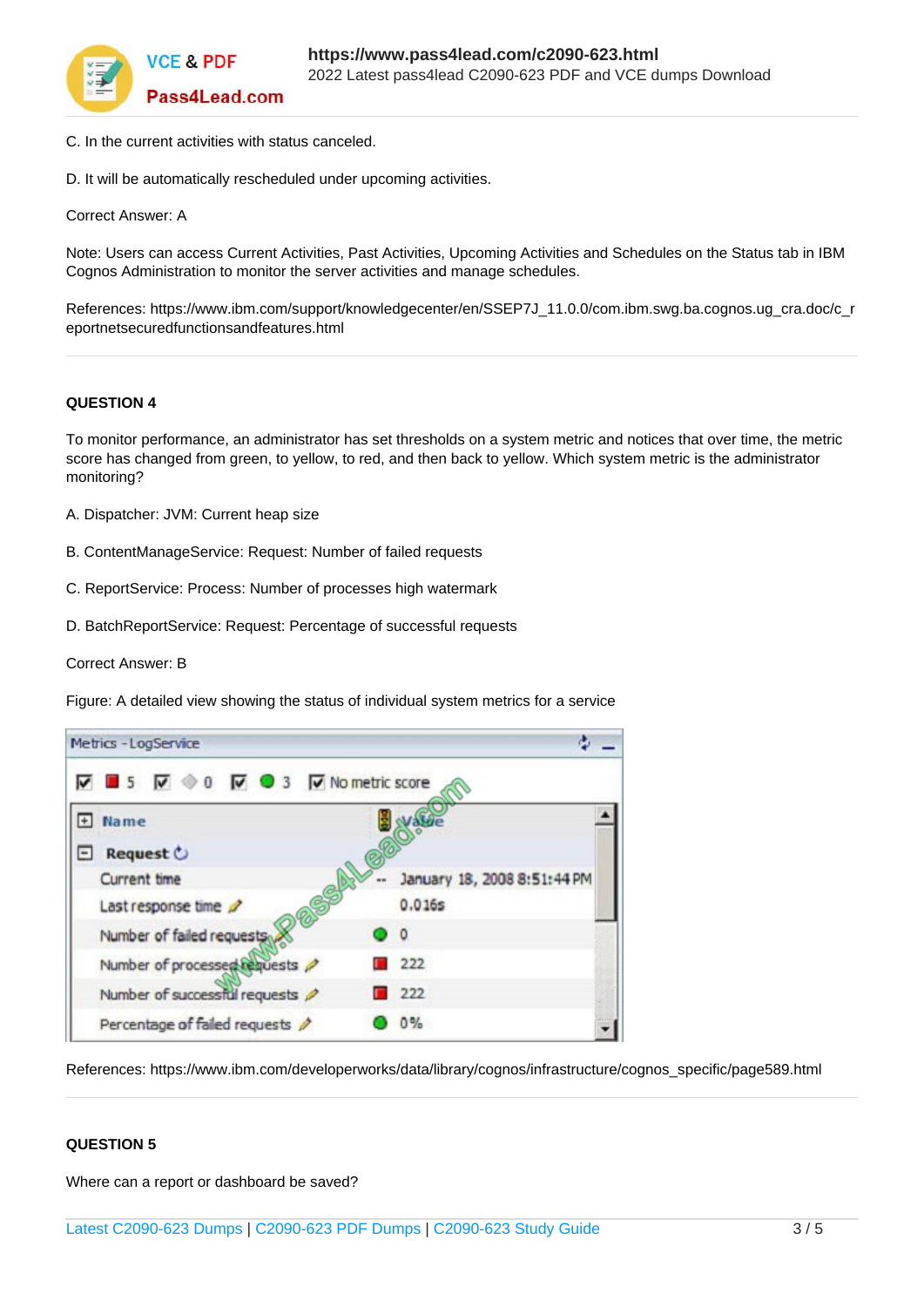

- A. folder, package, My content
- B. data module, package, folder
- C. hidden folder, My content, data module
- D. Top Level of Team content, folder, package

Correct Answer: A

While you are working on your custom dashboard, save it locally in the My content folder. When you finish creating your dashboard, you can make it available to users with the WCM Report User role by copying it to your custom dashboard

folder in Team Content.

When you finish creating your dashboard, you can make it available to users with the WCM Report User role by copying it to your custom dashboard folder in Team Content.

References: https://www.ibm.com/support/knowledgecenter/en/SSRMV7/com.ibm.iwcm.doc/care/t\_reporting\_create\_da shboards.html

[Latest C2090-623 Dumps](https://www.pass4lead.com/c2090-623.html) [C2090-623 PDF Dumps](https://www.pass4lead.com/c2090-623.html) [C2090-623 Study Guide](https://www.pass4lead.com/c2090-623.html)